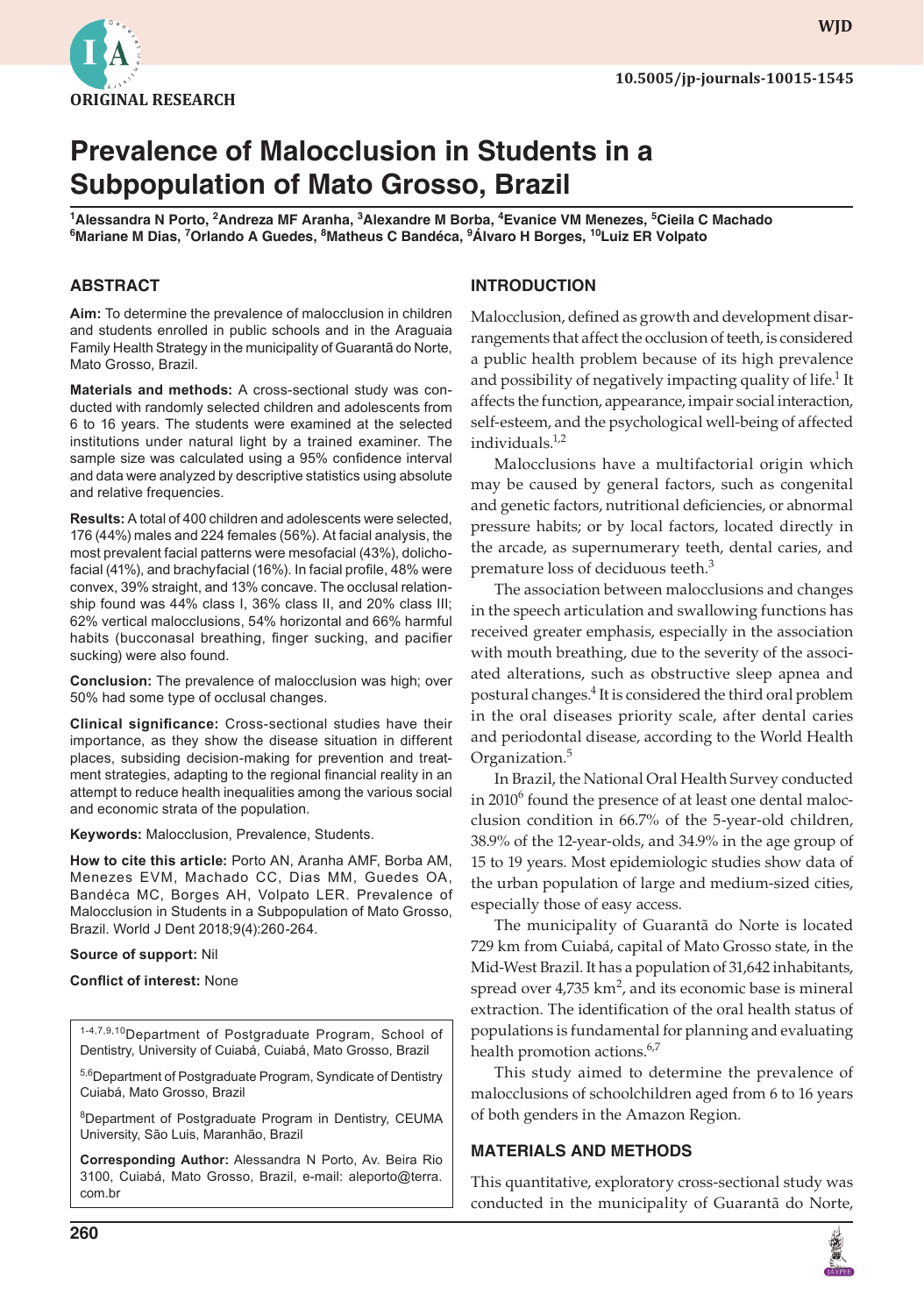Mato Grosso state, Brazil. The population of the study was children and adolescents of both genders aged 6 to 16 years selected by convenience sampling. Data collection was carried out between April and May 2012, at the Darcy Ribeiro Municipal School and the Family Health Strategy unit.

The study protocol was approved by the Ethics Committee in Research of the University of Cuiabá (Protocol #026/2012). All legal guardians were informed about the research and its protocol and signed the informed consent term before the children underwent the medical history assessment and clinical examination.

The exclusion criteria were individuals with prior orthodontic treatment or under orthodontic treatment; individuals with premature loss of first permanent molars or permanent molars with partially or completely destroyed crowns; agenesis or unerupted permanent molars. Data were collected by a calibrated single examiner.

The clinical examination and the analysis of dental arches were performed under direct vision and good lighting, with the aid of disposable wooden spatula (Theoto S/A Ind e Com., Jundiaí, SP, Brazil); dental floss; and pencils, millimeter rulers, and specially designed files. In this study, the evaluation of malocclusions was performed using Angle's classification<sup>8</sup> criteria, supplemented by data on the vertical interincisal trespass, horizontal interincisal trespass, and posterior transversal relationship.

The history record and clinical examination files were composed of: (1) Patient identification; (2) facial analysis: facial symmetry with facial pattern (mesofacial, dolichofacial, and brachyfacial) and profile facial view (straight, concave, and convex); (3) occlusal relationship (molar relationship between the first upper and lower molars according to Angle's classification—classes I, II,

and III); (4) posterior transversal relationship (unilateral or bilateral crossbite); (5) vertical anterior relationship (open bite and deep overbite); (6) deleterious oral habits (finger or pacifier sucking and mouth breathing). Data were analyzed using descriptive statistics with the use of tables and graphs containing absolute and relative frequencies.

## **RESULTS**

From the total of 400 students aged 6 to 16 years assessed, 224 (56%) were girls and 176 (44%) were boys. A high prevalence of malocclusion was found among the evaluated individuals. The facial analysis showed that the most frequent pattern group was mesofacial (43%,  $n = 171$ ), followed by dolichofacial (41%,  $n = 163$ ) and brachyfacial  $(16\%, n = 66)$  (Graph 1).

The most frequent facial profile group was the convex (48%,  $n = 194$ ), followed by straight (39%,  $n = 155$ ) and concave  $(13\% , n = 51)$  (Graph 2). Evaluating the occlusal relationship, it was found that  $44\%$  (n = 176) were class I,  $36\%$  (n = 144) were class II, and  $20\%$  (n = 80) were class III (Graph 3).

The vertical interincisal trespass showed a normal relationship in 38% (n = 152), open bite in 43% (n = 172), and deep overbite in  $19\%$  (n = 76) (Graph 4). The transverse relationship showed a normal relationship in 46%  $(n = 184)$ , posterior bilateral crossbite in 28%  $(n = 113)$ , posterior unilateral crossbite in 8% (33), anterior crossbite in  $14\%$  ( $n = 57$ ), and anterior posterior crossbite in 4% (13) (Graph 5).

Regarding the presence of deleterious oral habits, it was found that they were absent in  $34\%$  (n = 136),  $14\%$  $(n = 56)$  had finger sucking habits, 11%  $(n = 44)$  had pacifier sucking habits, and  $41\%$  (n = 164) had mouth breathing habits (Graph 6).



**Graph 1:** Distribution of the facial patterns in the studied population



**Graph 2:** Distribution of the facial profiles in the studied population

*World Journal of Dentistry, July-August 2018;9(4):260-264* **261**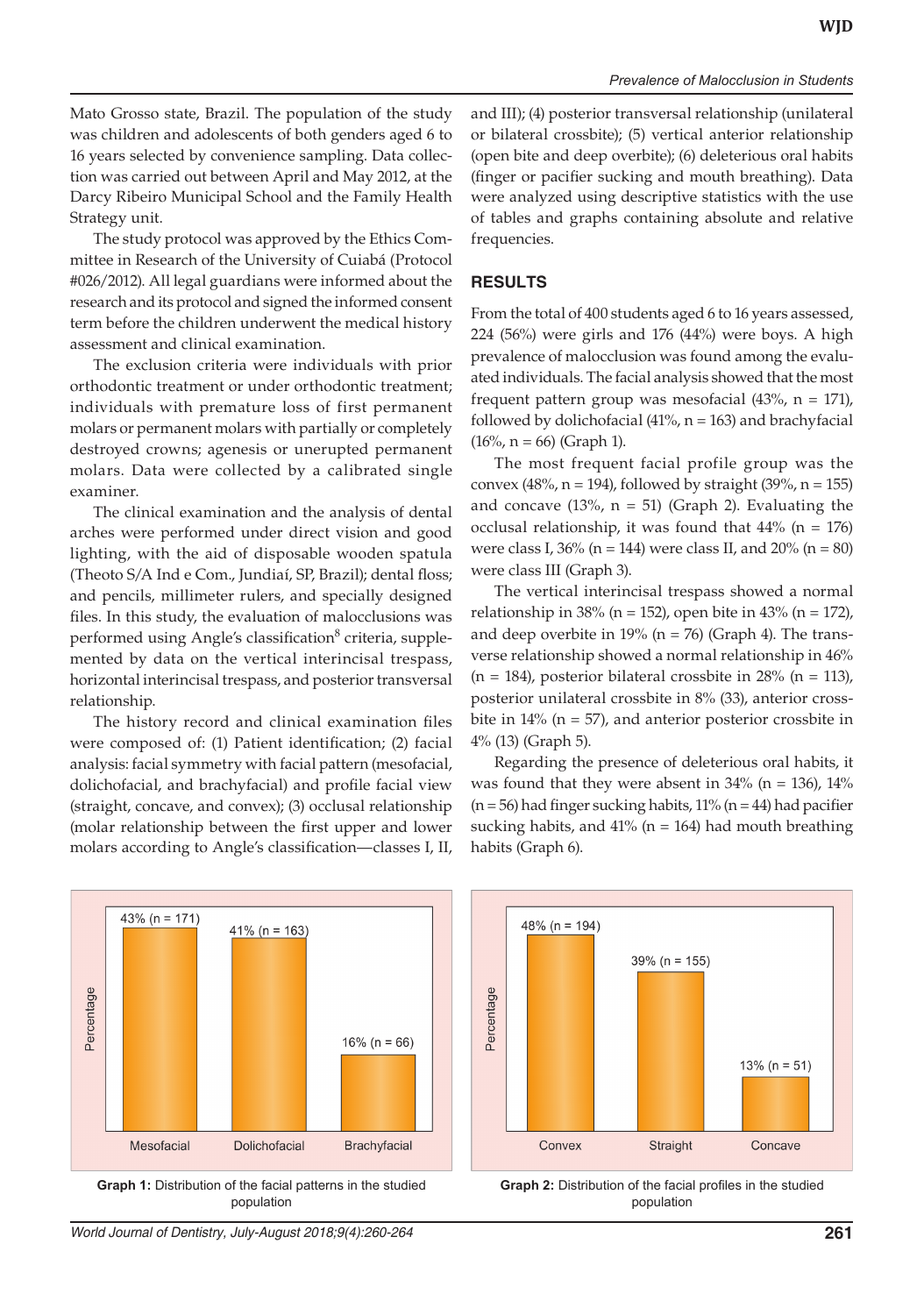

**Graph 3:** Distribution of malocclusion type according to Angle's classification



 $43\%$  (n = 172)  $38\%$  (n = 152) Percentage  $19\% (n = 76)$ Open bite Deep bite Normal

**Graph 4:** Distribution of overbite in the studied population



**Graph 5:** Distribution of the presence and type of crossbite **Graph 6:** Distribution of the presence of harmful habits and neurovegetative function

Further, it was found that 74% of the examined individuals had at least one permanent or deciduous tooth absent, 15% were deciduous, and 59% permanent teeth.

# **DISCUSSION**

Malocclusion is a public health problem in the contemporary world and, thus, widely studied over the years.<sup>3</sup> In Brazil, most studies on the prevalence of malocclusion in the deciduous dentition are performed in schoolchildren.<sup>9,10</sup>

In this study, malocclusion was closely related to the poor dental conditions of the study population: Dental caries, premature loss of deciduous and permanent teeth, and oral habits in all evaluated racial groups (whites, blacks, and Asians), with high prevalence, similar to other studies in Brazil.3,11

The high prevalence of malocclusion in this study could be influenced by the socioeconomic status of the population, since it consisted of public health care and education services users. Positive and negative associations between malocclusion and socioeconomic characteristics were found, although conclusive answers on the subject are scarce.<sup>12,13</sup>

According to  $Angle^8$  the classification is based on where the buccal groove of the mandibular first molar contacts the mesiobuccal cusp of the maxillary first molar on the cusp (class I, neutrocclusion, or normal occlusion); distal to the cusp by at least the width of a premolar (class II, distocclusion); or mesial to the cusp (class III, mesiocclusion). Thus, complementing is necessary to enable a sustainable treatment plan, based on the five main characteristics of malocclusion: facial profile, alignment, and vertical, transverse, and sagittal deviations.<sup>14</sup>

As for occlusal relationship, class I presented with the highest prevalence, followed by classes II and III, similar to a previous study also conducted in Brazil<sup>15</sup> and different from other studies in which class II presented with higher prevalence.<sup>16</sup>

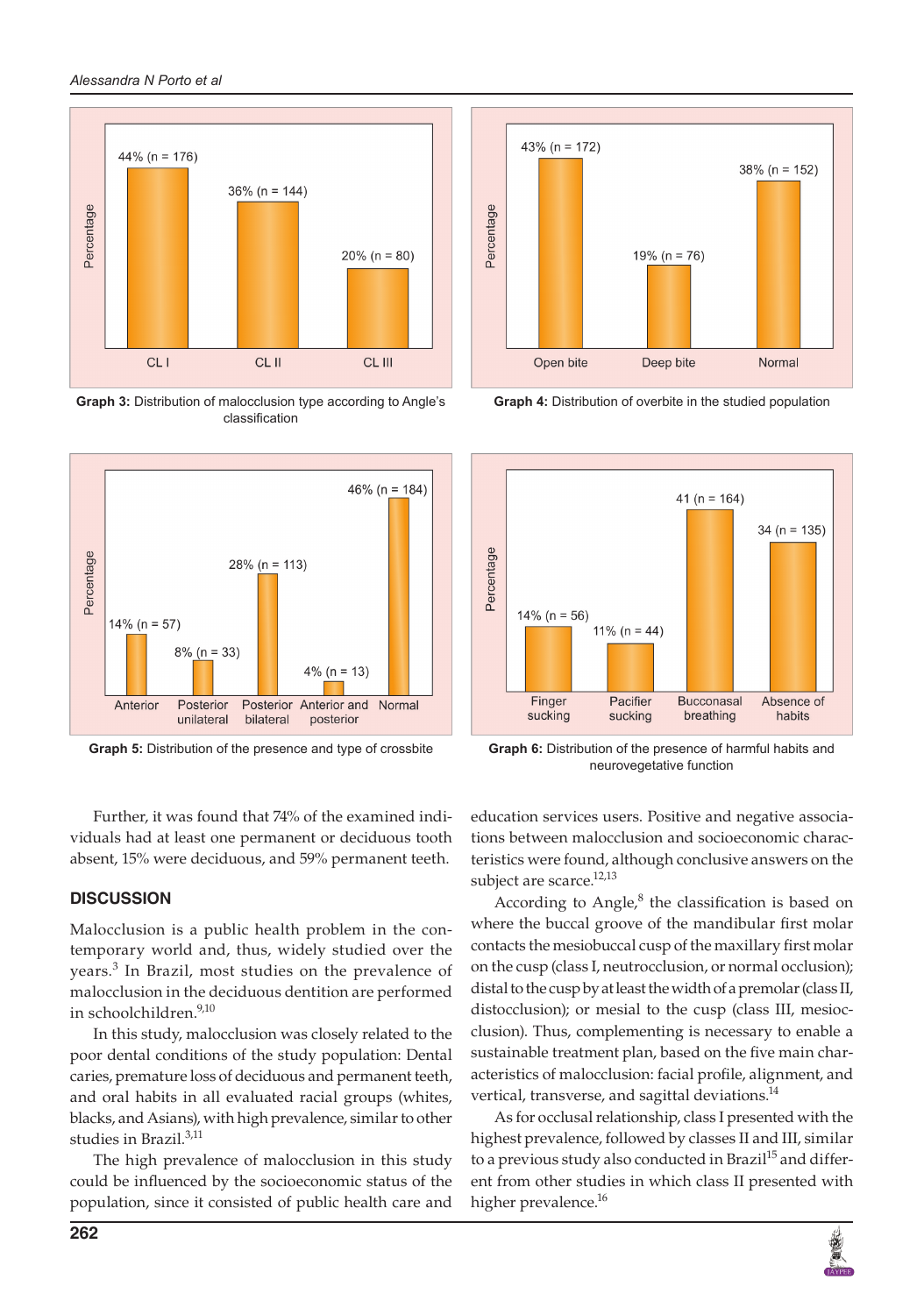The high prevalence of malocclusion found in this study may be due to the high tooth loss encountered, which is a known factor for exacerbating problems of space, rotations, and others. According Melsen and Terp,<sup>17</sup> individuals with tooth loss are nearly eight times more likely to develop malocclusion when compared with individuals who did not lose teeth.

The most prevalent facial pattern was mesofacial, followed by dolichofacial and brachyfacial, and facial profiles were convex, followed by the straight and concave, similar to some studies that have shown the same facial pattern, emphasizing that the dolichofacial pattern is related to a higher prevalence of anterior open bite and posterior crossbite.18

Over 50% of the 400 students assessed had at least one type of malocclusion, whether of vertical or transverse origin. Considering the presence of vertical problems (62%), the most frequent was the open bite (43%), followed by normal (38%) and then deep bite (19%), as found in some studies $^{10,19}$  and different from others.<sup>15</sup>

The posterior crossbite bilateral (28%) and posterior unilateral (8%) were more prevalent than the anterior crossbite (14%), agreeing with Souki et al<sup>20</sup> and disagreeing with Bittencourt and Machado.<sup>15</sup>

The high frequency of anterior open bite and posterior crossbite in the present study may be related to deleterious oral habits, such as mouth breathing and finger and/or pacifier sucking interfering in the formation and development of the orofacial complex during childhood and adolescence similar to the study of Dimberg et al. $^{21}$ It is known that if those habits are interrupted before the ages of 3 to 4, the malocclusion may undergo a spontaneous correction process in most cases.<sup>21</sup>

According to Peres et al,<sup>22</sup> some risk factors increase the chances of developing malocclusions, as precocious loss of deciduous teeth [odds ratio (OR) of 6,408], loss of permanent teeth (OR = 7,856), mouth-nose breathing (OR =  $6,408$ ), pacifier use (OR =  $3,432$ ), and finger sucking (OR =  $1,684$ ), highlighting the need of early orthodontic intervention.

This study presented the weaknesses inherent of cross-sectional studies, as it did not establish causal relationships to the malocclusions; it did not evaluate the variable time and its contextual influence on individual condition. But cross-sectional studies have their importance, as they show the disease situation in different places, subsiding decision-making for prevention and treatment strategies, adapting to the regional financial reality in an attempt to reduce health inequalities among the various social and economic strata of the population.

## **CONCLUSION**

The findings conclude that the prevalence of malocclusion was high; over 50% had some type of occlusal changes.

## **ACKNOWLEDGMENT**

The authors would like to thank the Master Program in Integrated Dentistry Science, University of Cuiabá, UNIC.

#### **REFERENCES**

- 1. Marques LS, Barbosa CC, Ramos-Jorge ML, Pordeus IA, Paiva SM. Malocclusion prevalence and orthodontic treatment need in 10-14-year-old schoolchildren in Belo Horizonte, Minas Gerais State, Brazil: a psychosocial focus. Cad Saude Publica 2005 Jul-Aug;21(4):1099-1106.
- 2. Choi SH, Kim BI, Cha JY, Hwang CJ. Impact f malocclusion and common oral diseases on oral health-related quality of life in young adults. Am J Orthod Dentofacial Orthop 2015 May;147(5):587-595.
- 3. de Almeida MR, Pereira AL, de Almeida RR, de Almeida-Pedrin RR, Filho OG. Prevalence of malocclusion in children aged 7 to 12 years. Dental Press J Orthod 2011 Jul-Aug;16(4): 123-131.
- 4. Altalibi M, Saltaji H, Roduta Roberts M, Major MP, MacLean J, Major PW. Developing an index for the orthodontic treatment need in paediatric patients with obstructive sleep apnoea: a protocol for a novel communication tool between physicians and orthodontists. BMJ Open 2014;4:e005680.
- 5. Word Health Organization. Health through oral health: guidelines for planning and monitoring for oral health care. World Health Organization and Federation Dentaire Internationale. London: Quintessence; 1989.
- 6. Ministry of Health. Oral Health Coordination. Smiling Brazil program manual. Brazil: Ministry of Health; 2010. Available from: http://portal.saude.gov.br/portal/saude/area. cfm?id\_area=406.
- 7. Oliveira AG, Unfer B, Costa IC, Arcieri RM, Guimarães LO, Saliba NA. Epidemiological study in oral health: analysis of the methodology proposed by World Health Organization. Rev Bras Epidemiol 1998 Aug;1(2):5-10.
- 8. Angle EH. Classification of malocclusion. Dent Cosmos 1899 Mar;41:248-264.
- 9. de Sousa RV, Ribeiro GL, Firmino RT, Martins CC, Granville-Garcia AF, Paiva SM. Prevalence and associated factors for the development of anterior open bite and posterior crossbite in the primary dentition. Braz Dent J 2014;25(4):336-342.
- 10. Fernandes KP, Amaral MT. Frequency of malocclusions among 3-6-year-old schoolchildren in the city of Niteroi, RJ, Brazil. Pesq Bras Odontoped Clin Integr 2008 May-Aug;8(2):147-151.
- 11. Antunes JL, Pegoretti T, de Andrade FP, Junqueira SR, Frazão P, Narvai PC. Ethnic disparities in the prevalence of dental caries and restorative dental treatment in Brazilian children. Int Dent J 2003 Feb;53(1):7-12.
- 12. Tickle M, Kay EJ, Bearn D. Socio-economic status and orthodontic treatment need. Community Dent Oral Epidemiol 1999 Dec;27(6):413-418.
- 13. Joury E, Johal A, Marcenes W. The role of socio-economic position in predicting orthodontic treatment outcome at the end of 1 year of active treatment. Eur J Orthod 2011 Jun;33(3): 263-269.
- 14. Ackerman JL, Proffit WR. The characteristics of malocclusion: a modern approach to classification and diagnosis. Am J Orthod 1969 Nov;56(5):443-454.